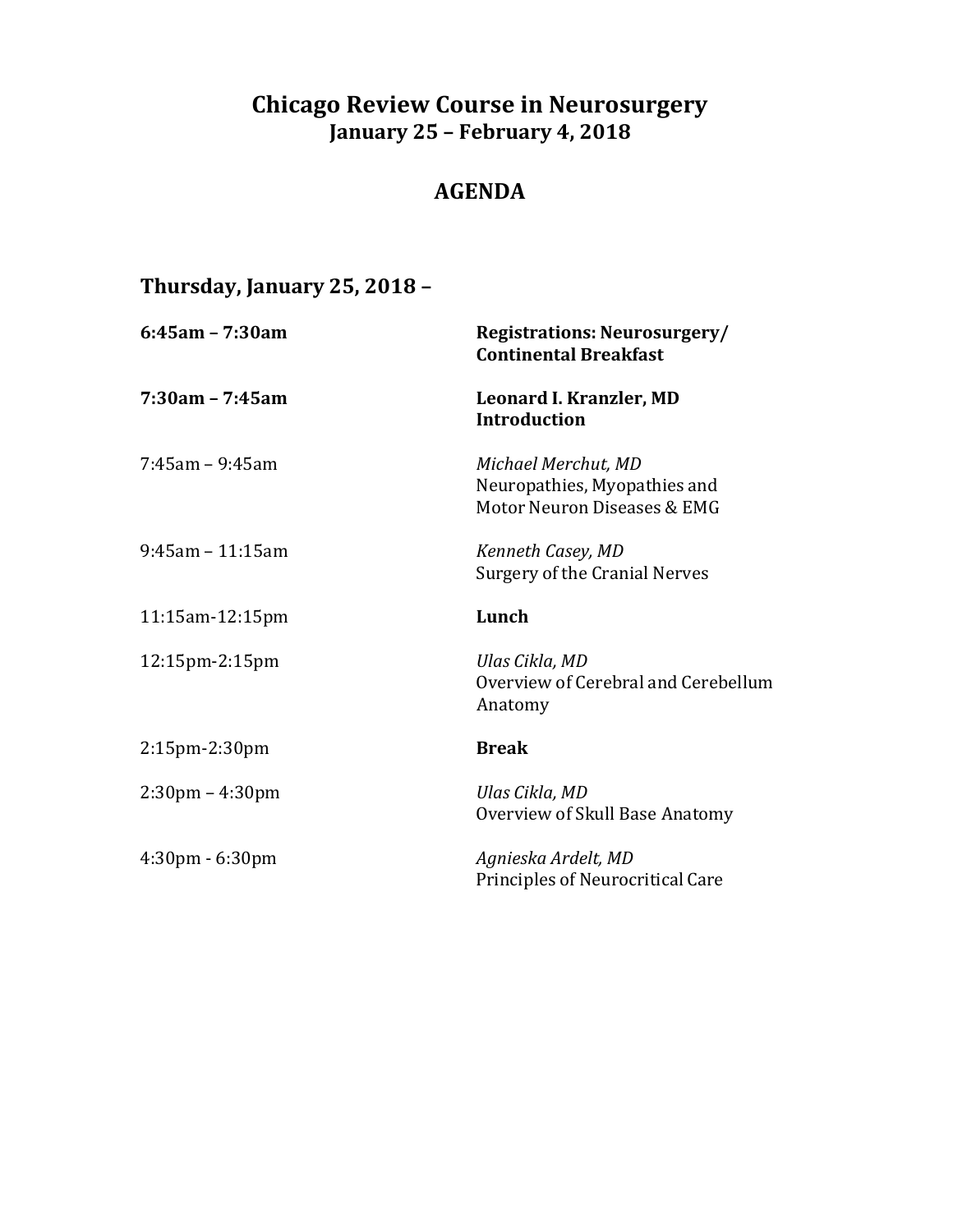#### **Friday, January 26, 2018** *Neuroradiolog***y**

| 7:30am - 8:30am                   | Thomas P. Naidich, MD<br>Anatomy: The Brain Surface                               |
|-----------------------------------|-----------------------------------------------------------------------------------|
| 8:30am - 9:20am                   | <b>TBD</b>                                                                        |
| 9:20am – 9:40am                   | <b>Break</b>                                                                      |
| $9:40$ am - $10:15$ am            | Robert A. Zimmerman, MD<br>Birth Injury: HIE & Hemorrhage                         |
| 10:15am-10:55am                   | R. Gilberto Gonzalez, MD<br><b>Ischemic Stroke</b>                                |
| $10:55$ am - 11:35am              | Mauricio Castillo, MD<br><b>Aneurysms &amp; Vascular Malformations</b>            |
| 11:35am - 12:15pm                 | R. Gilberto Gonzalez, MD<br>Intracranial Hemorrhage                               |
| 12:15pm 1:15pm                    | Lunch                                                                             |
| $1:15$ pm – $1:45$ pm             | Mauricio Castillo, MD<br>New & Unusual Intracranial Tumors                        |
| $1:45$ pm – $2:25$ pm             | Robert A. Zimmerman, MD<br>Brain Tumors: Supratentorial Pediatric                 |
| $2:25$ pm – $2:55$ pm             | Thomas P. Naidich, MD<br><b>Brain Tumors:</b><br>Supratentorial Extra-axial Adult |
| 2:55pm – 3:25pm                   | Thomas P. Naidich, MD<br><b>Brain Tumors:</b><br>Infratentorial Extra-axial Adult |
| $3:25$ pm $-4:10$ pm              | Robert A. Zimmerman, MD<br>Brain Tumors: Infratentorial Pediatric                 |
| $4:10 \text{pm} - 4:40 \text{pm}$ | Mauricio Castillo, MD<br>Mestastases                                              |
| 4:40pm – 5:00pm                   | <b>Break</b>                                                                      |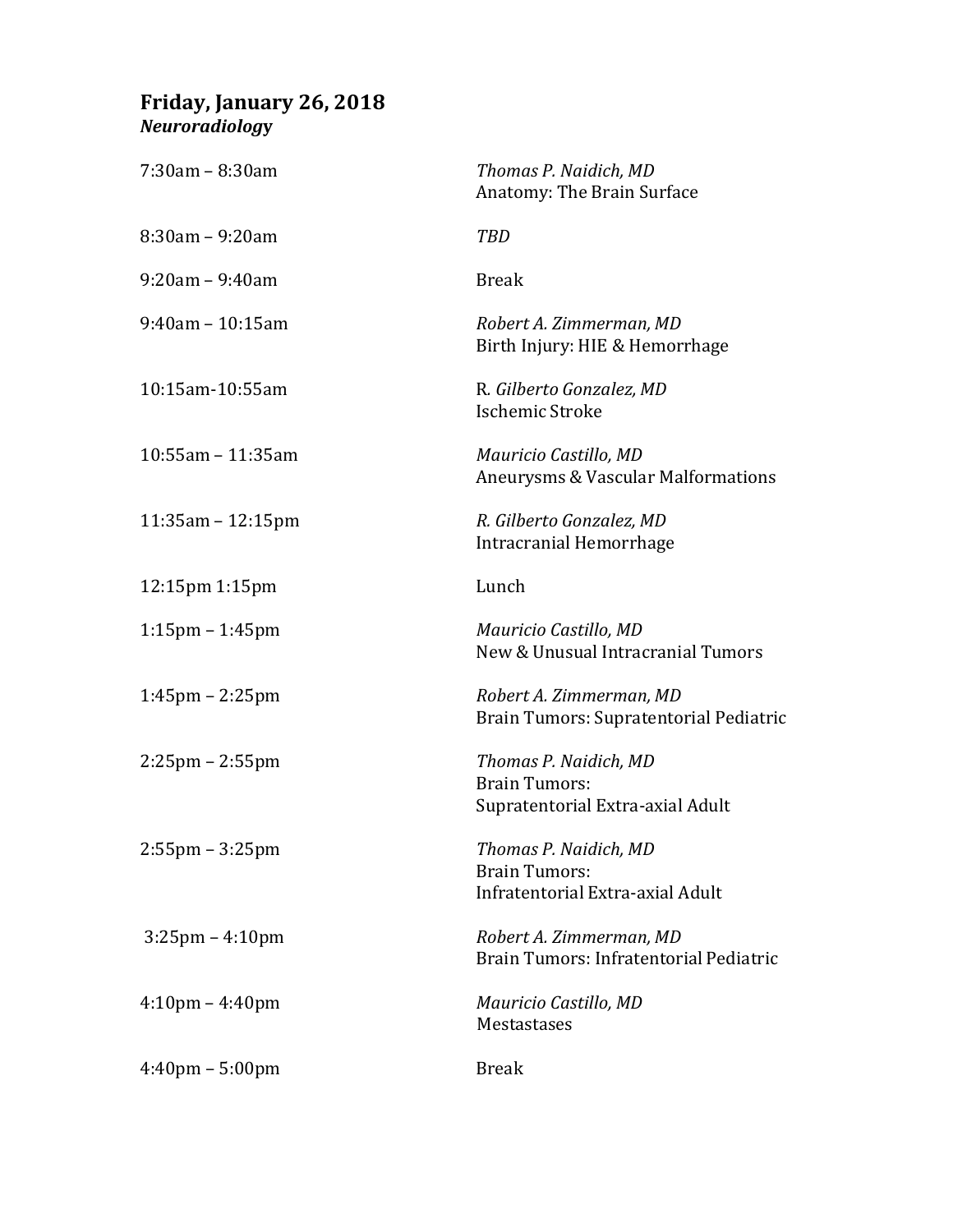| $5:00 \text{pm} - 5:40 \text{pm}$ | R. Gilberto Gonzalez, MD<br>Sellar and Parasellar Tumors    |
|-----------------------------------|-------------------------------------------------------------|
| $5:40 \text{pm} - 6:20 \text{pm}$ | Robert A. Zimmerman, MD<br>Pediatric Hydrocephalus          |
| $6:20 \text{pm} - 7:00 \text{pm}$ | Mauricio Castillo, MD<br>Infections of the Brain & Meninges |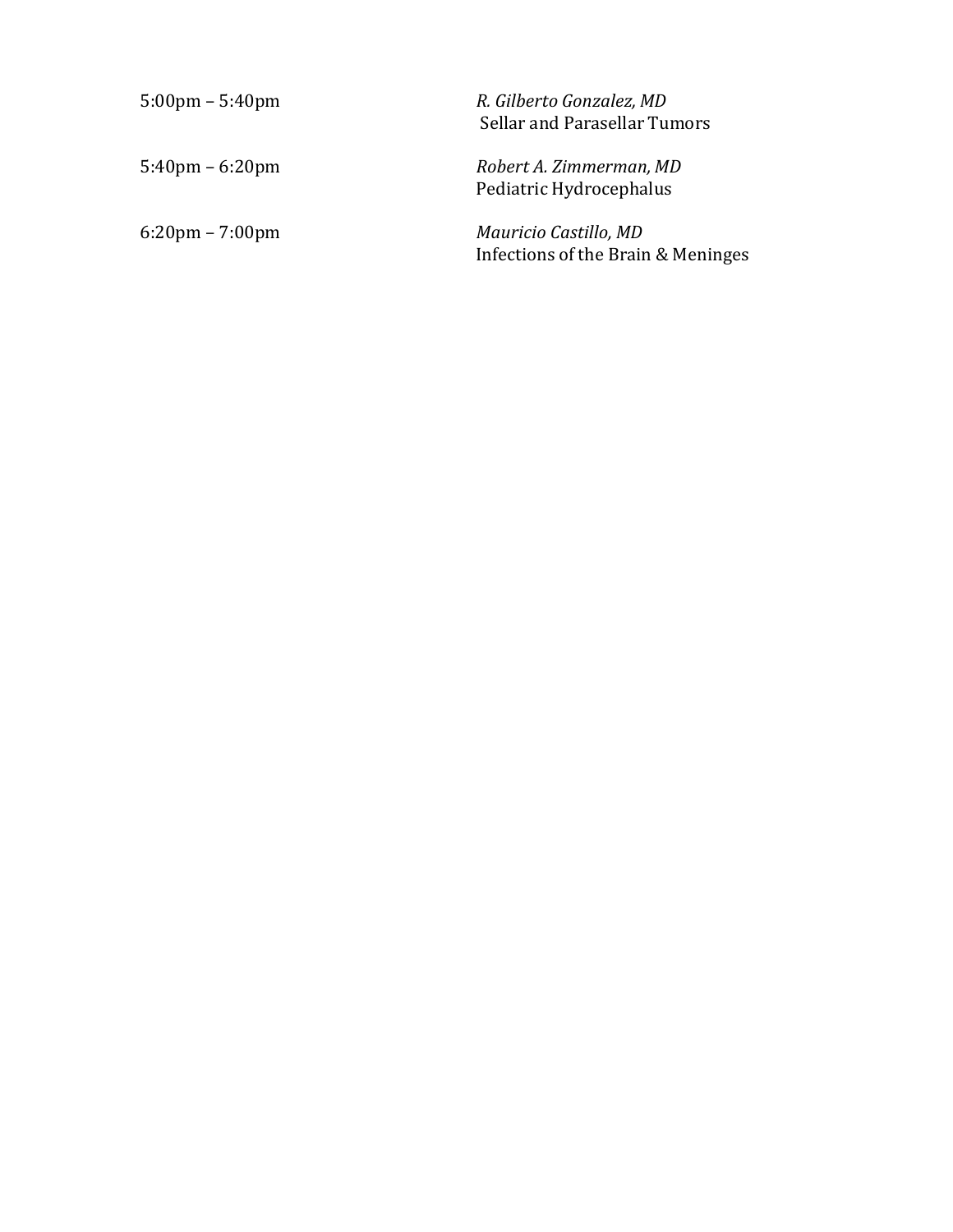#### **Saturday, January 27, 2018** *Neuroradiology*

| 7:00am - 7:40am      | Thomas P Naidich, MD<br>Anatomy & Pathology of the Basal Ganglia &<br>Thalami    |
|----------------------|----------------------------------------------------------------------------------|
| $7:40am - 8:00am$    | R. Gilberto Gonzalez, MD<br>New Concerns & Protocols for Allergy &<br>Gadolinium |
| 8:00am-8:40am        | Robert A. Zimmerman, MD<br>The Pediatric Spine (except Dysraphism)               |
| 8:40am-9:00am        | <b>Break</b>                                                                     |
| 9:00am-9:40am        | Thomas P. Naidich, MD<br>Spinal Dysraphism                                       |
| 9:40am-10:20am       | Robert A. Zimmerman, MD<br>The Phakomatoses                                      |
| 10:20am-11:00am      | Mauricio Castillo, MD<br><b>Spinal Tumors</b>                                    |
| 11:00am-11:40am      | Mauricio Castillo, MD<br>DJD & Spinal Nomenclature 2.0                           |
| 11:40am-12:20pm      | Thomas P. Naidich, MD<br>The Post-Operative Spine                                |
| 12:20pm-1:20pm       | Lunch                                                                            |
| $1:20$ pm $-2:00$ pm | Thomas P. Naidich, MD<br>White Matter: Anatomy, F.A., Tractograohy               |
| 2:00pm-2:50pm        | Mauricio Castillo, MD<br><b>Adult White Matter Disease</b>                       |
| 2:50pm-3:30pm        | Thomas P. Naidich, MD<br>The Brainstem and Cranial Nerves                        |
| 3:30pm-3:50pm        | <b>Break</b>                                                                     |
| 3:50pm-4:30pm        | Thomas P. Naidich, MD<br>Anatomy & Pathology of the Cerebellum                   |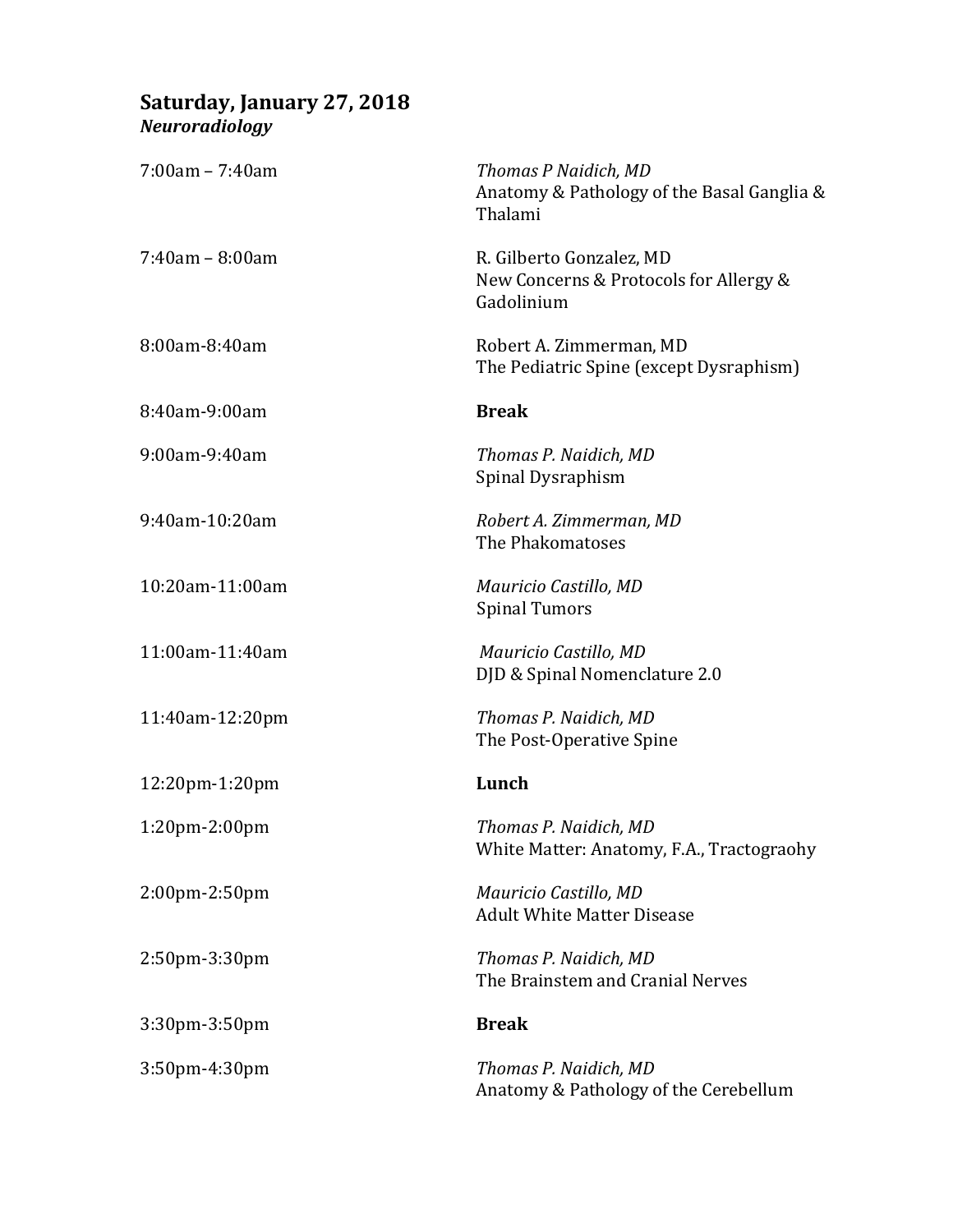| $4:30 \text{pm} - 5:20 \text{pm}$ | Thomas P. Naidich, MD<br>Making the Central Nervous System      |
|-----------------------------------|-----------------------------------------------------------------|
| $5:20$ pm $-6:20$ pm              | Thomas P. Naidich, MD<br>Congenital Malformations: Face & Brain |
| $6:20$ pm $-8:20$ pm              | Thomas Mizen, MD<br><b>Efferent Visual Systems</b>              |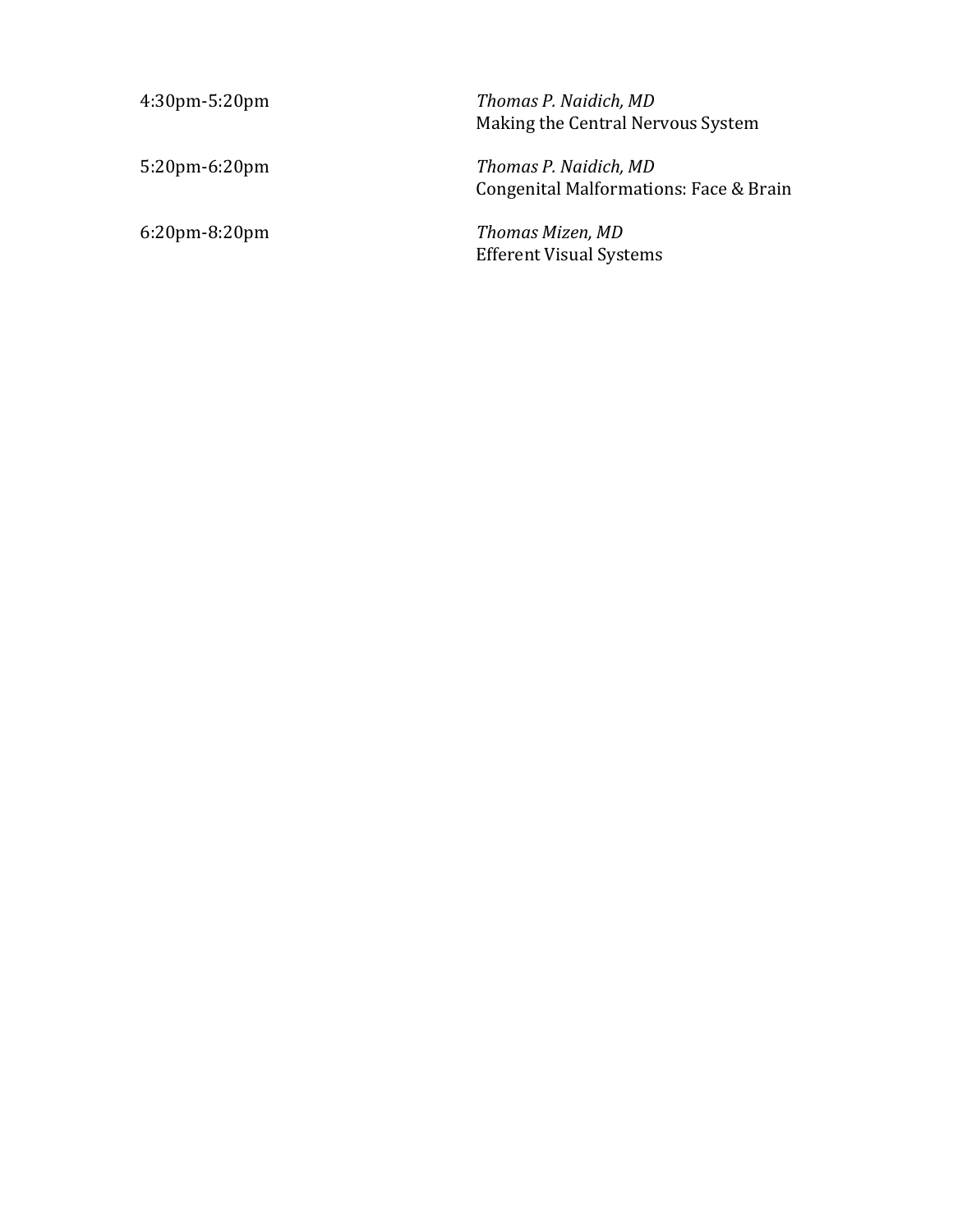## **Sunday, January 28, 2018**

| 7:00am - 8:30am      | Amin Kassam, MD<br><b>Innovations in Neurosurgery</b><br>Surgery of the Sellar and ParaSellar Regions<br><b>Endoscopic Techniques</b> |
|----------------------|---------------------------------------------------------------------------------------------------------------------------------------|
| 8:30am - 10:30am     | M. Kelly Nicholas, MD<br>Neuro-Oncology                                                                                               |
| 10:30am-10:45am      | <b>Break</b>                                                                                                                          |
| 10:45am-12:15pm      | Mark Molitch, MD<br>Physiology & Disease of the<br>Hypothalamus & Pituitary                                                           |
| 12:15pm-1:15pm       | Lunch                                                                                                                                 |
| $1:15$ pm $-3:15$ pm | A. David Rothner, MD<br><b>Pediatric Neurology</b>                                                                                    |
| 3:15pm-4:45pm        | Issam Awad, MD Intracerebral<br>and Intraventricular<br>Hemorrhage                                                                    |
| 4:45pm-5:00pm        | <b>Break</b>                                                                                                                          |
| 5:00pm-7:00pm        | Issam Awad, MD<br>Vascular Malformations of the Brain and<br>Spinal Cord                                                              |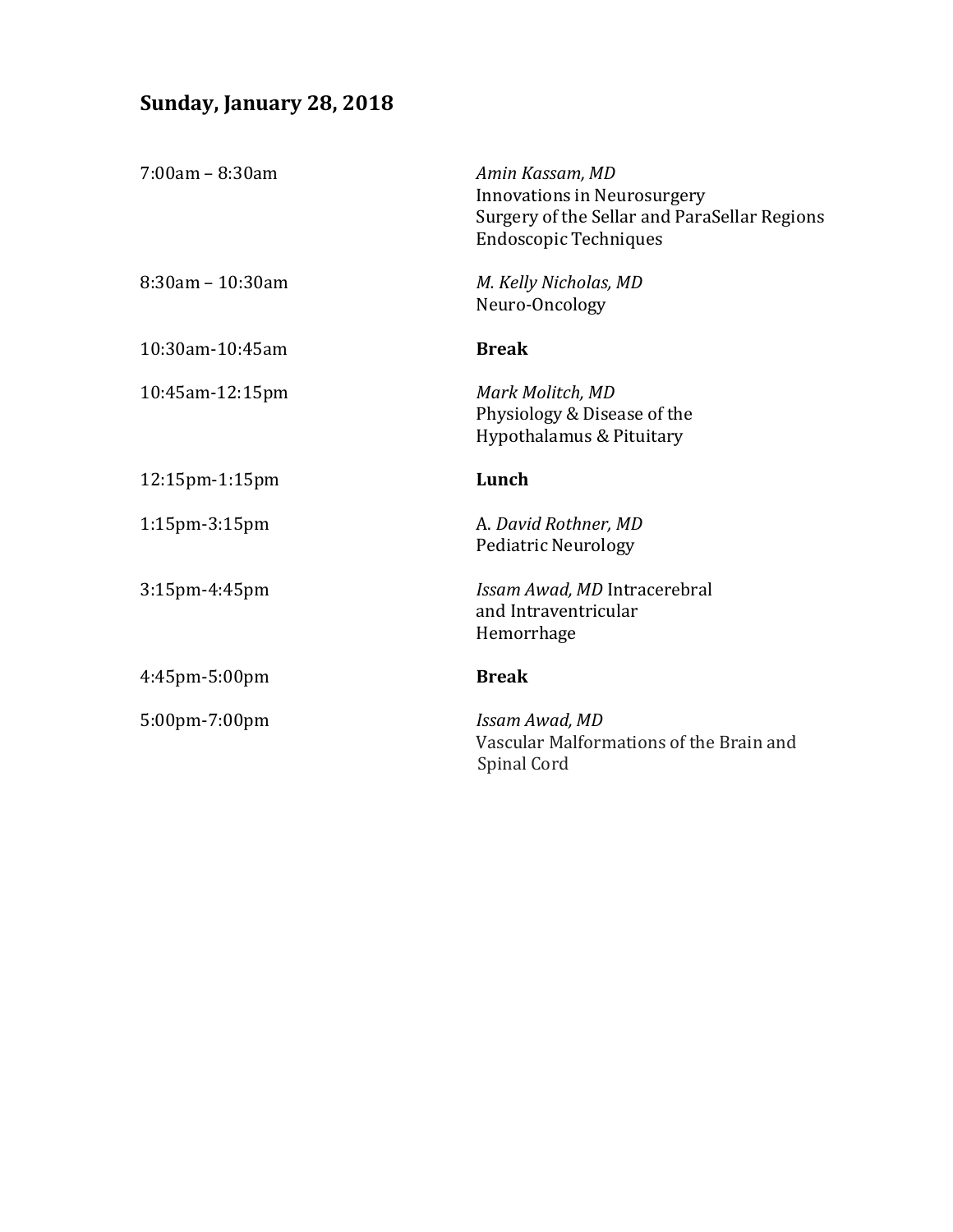# **Monday, January 29, 2018**

| 7:00am - 10:00am | Ossama Al-Mefty, MD<br>Meningiomas/Cranio - Vertebral Junction                                                                        |
|------------------|---------------------------------------------------------------------------------------------------------------------------------------|
| 10:00am-10:15am  | <b>Break</b>                                                                                                                          |
| 10:15am-11:45am  | Ossama Al-Mefty, MD<br>Surgery of the Jugular Foramen<br><b>Surgery of the Cavernous Sinus</b><br><b>Surgery of Pineal Tumors</b>     |
| 11:45am-12:45pm  | Lunch                                                                                                                                 |
| 12:45pm-3:45pm   | Christopher Ogilvy, MD<br>Aneurysm: Posterior Circulation<br>Aneurysm: Anterior Circulation                                           |
| 3:45pm-5:45pm    | Robert J. Spinner, MD<br>Peripheral Nerve Surgery                                                                                     |
| 5:45pm-6:00pm    | <b>Break</b>                                                                                                                          |
| 6:00pm-7:30pm    | Robert J. Spinner, MD Peripheral Nerve<br>Surgery and Demonstration of Clinical<br><b>Examination of Peripheral Nervous</b><br>System |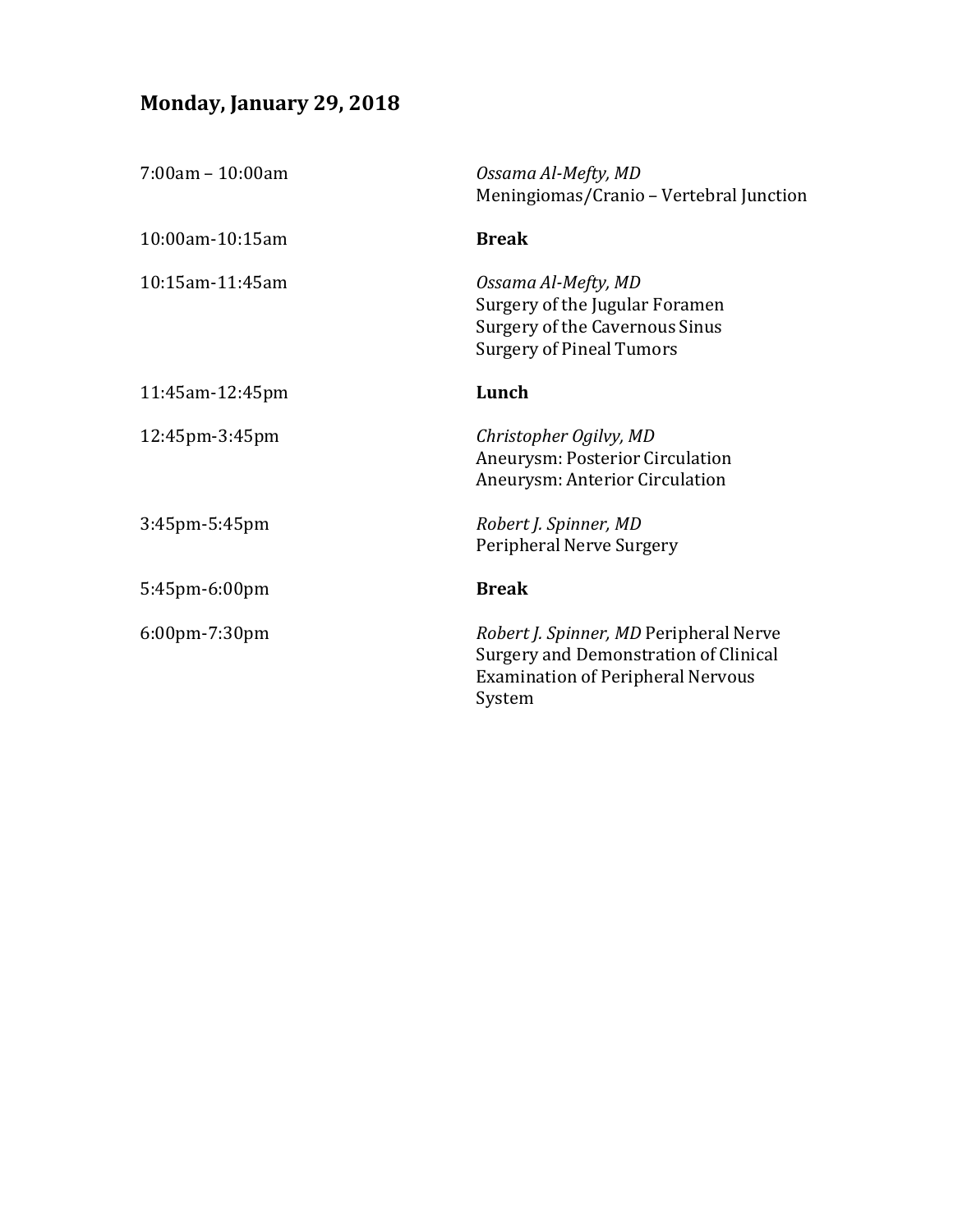## **Tuesday, January 30, 2018**

| 7:30am - 9:30am                   | Richard Bryne, MD<br><b>Epilepsy Surgery</b>                                                                                                                   |
|-----------------------------------|----------------------------------------------------------------------------------------------------------------------------------------------------------------|
| $9:30$ am – $9:45$ am             | <b>Break</b>                                                                                                                                                   |
| 9:45am - 11:45am                  | Matthew McCoyd, MD<br>Part 1<br>Clinically Oriented Review of Neuroanatomy:<br>Brainstem, Thalamus, Hypothalamus, Basal<br>Ganglia, Limbic Lobe and Cerebellum |
| 11:45am - 12:45pm                 | Lunch                                                                                                                                                          |
| $12:45$ pm – $2:15$ pm            | Alexander Jones, MD<br><b>Spinal Deformity Surgery</b>                                                                                                         |
| $2:15$ pm – $4:15$ pm             | Antoun Koht, MD<br>Neuro-Anesthesia<br>Intra Operative Evoked Potentials                                                                                       |
| 4:15pm - 4:30pm                   | <b>Break</b>                                                                                                                                                   |
| 4:30pm - 6:30pm                   | Michael Lin, MD<br>Infections of the Nervous System                                                                                                            |
| $6:30 \text{pm} - 8:30 \text{pm}$ | Joseph Serrone, MD<br>Carotid Disease and Intracranial Occlusive<br><b>Disease</b>                                                                             |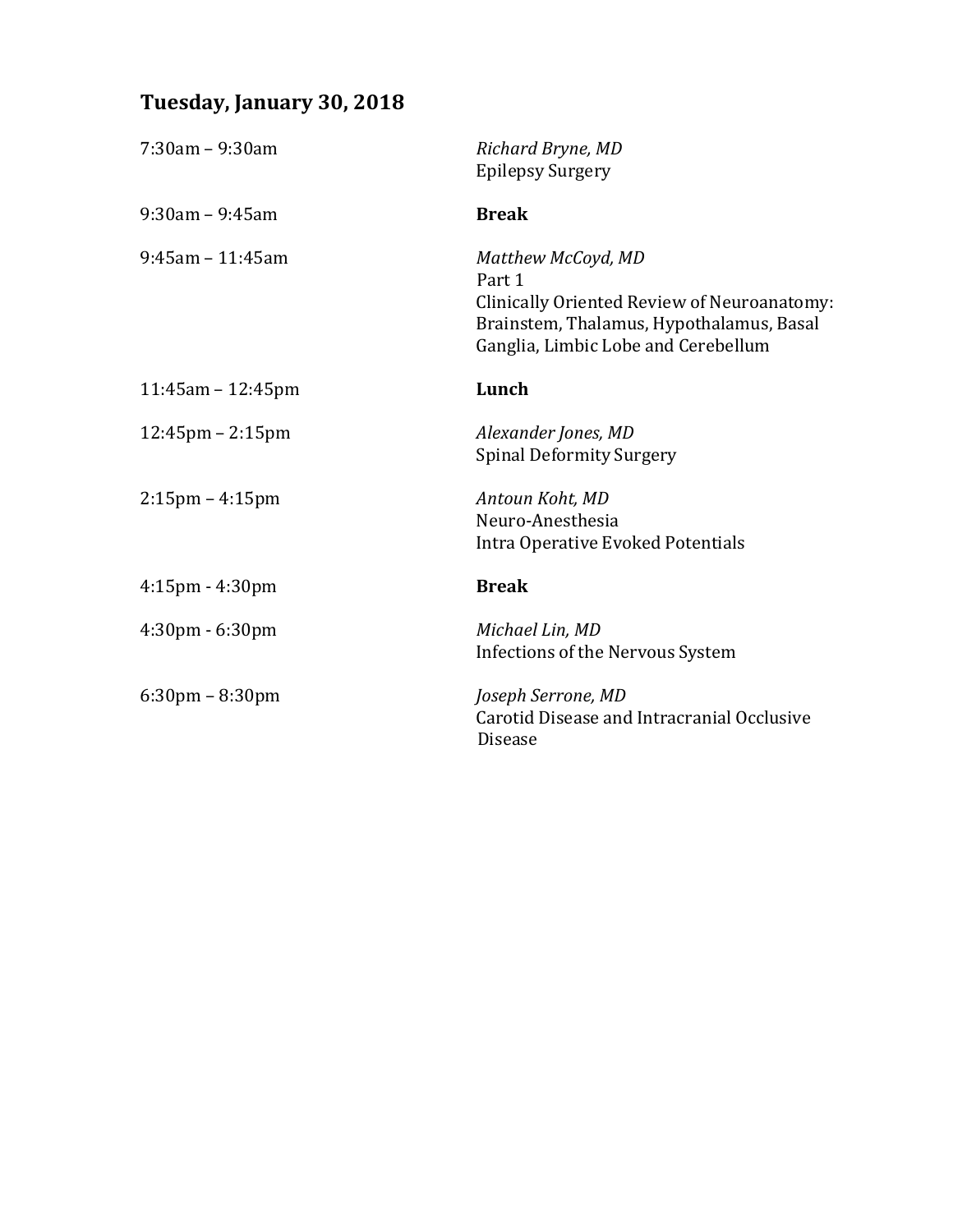# **Wednesday, January 31, 2018**

| 8:30am – 9:30am       | Peleg Horowitz, MD<br><b>Genetics for Neurosurgeons</b>                          |
|-----------------------|----------------------------------------------------------------------------------|
| $9:30$ am – $9:45$ am | <b>Break</b>                                                                     |
| 9:45am - 11:45am      | Richard Penn, MD<br><b>Stereotactic &amp; Functional Surgery</b>                 |
| 11:45am-12:45pm       | Lunch                                                                            |
| 12:45pm-1:45pm        | Richard Penn, MD<br>Hydrocephalus                                                |
| 1:45pm-3:45pm         | Thomas Mizen, MD<br><b>Afferent Visual Systems</b>                               |
| 3:45pm-4:45pm         | Vikram Prabhu, MD<br>Cortical Mapping in the Resection of<br><b>Brain Tumors</b> |
| 4:45pm-5:45pm         | Vikram Prabhu, MD<br>Management of Cerebral Gliomas                              |
| 5:45pm-6:00pm         | <b>Break</b>                                                                     |
| 6:00pm-7:00pm         | Vikram Prabhu, MD<br>Meningiomas                                                 |
| 7:00pm-8:00pm         | Lorenzo Munoz, MD<br><b>Metastatic Tumors</b>                                    |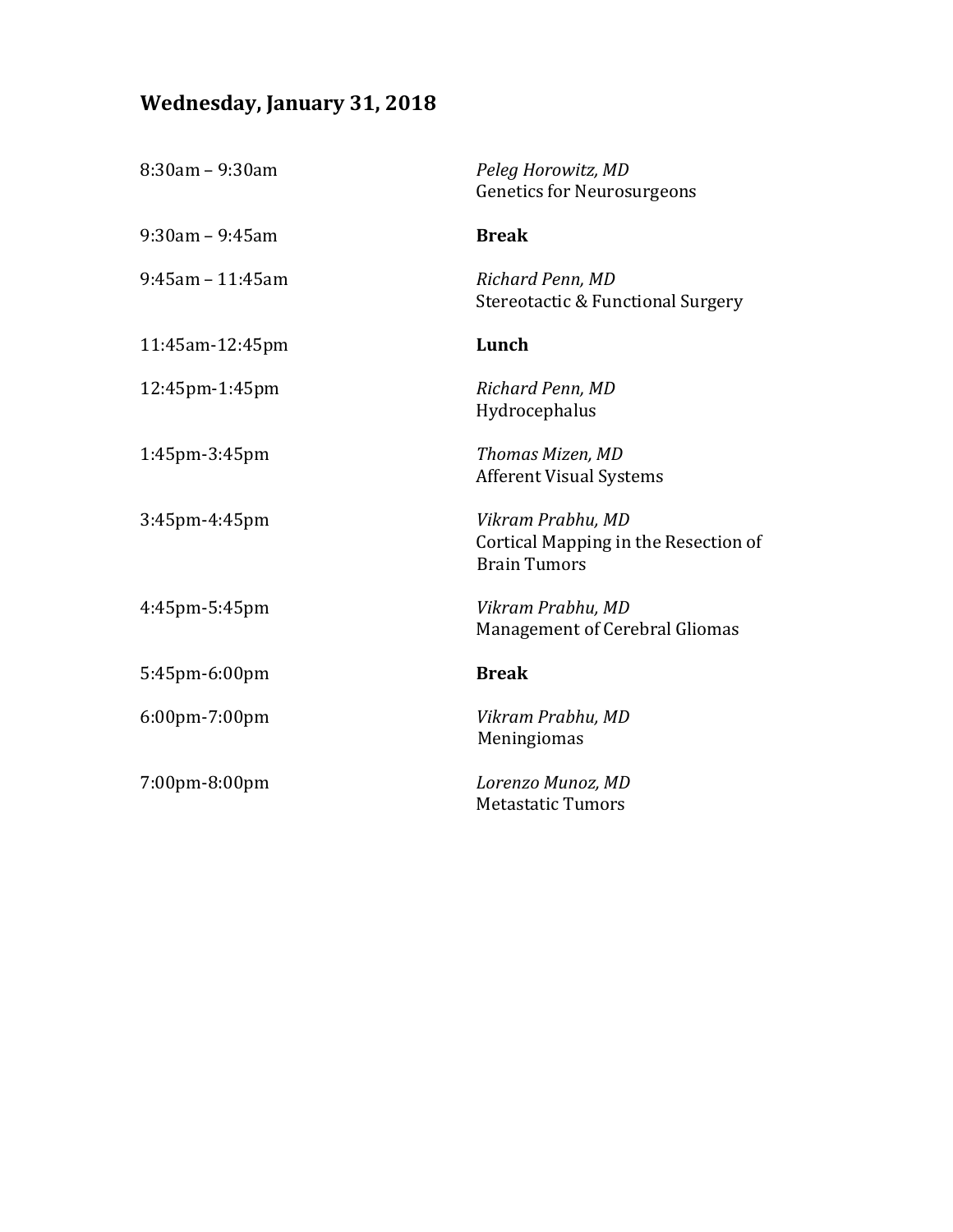# **Thursday, February 1, 2018**

| 7:00am - 9:00am       | Konstantin Slavin, MD<br>Neurosurgical Treatment of Pain<br>Trigeminal Neuralgia                                                                                               |
|-----------------------|--------------------------------------------------------------------------------------------------------------------------------------------------------------------------------|
| 9:00am - 10:30am      | Vijay Maker, MD<br><b>General Surgical Principles</b>                                                                                                                          |
| 10:30am - 11:45am     | Allan Levi, MD<br>Spinal Fractures and Spinal Cord Injuries                                                                                                                    |
| 11:45am - 12:45pm     | Lunch                                                                                                                                                                          |
| 12:45pm - 2:15pm      | Allan Levi, MD<br>Non Tumor, Non Traumatic Surgical<br>Lesions of the Spine<br>(e.g. Discs, Synovial Cysts, Infections, etc.)                                                  |
| 2:15pm - 3:15pm       | Sean Ruland, DO<br><b>Basic Stroke Syndromes and Diagnosis</b>                                                                                                                 |
| $3:15$ pm - $4:15$ pm | Sean Ruland, DO<br><b>Acute Stroke Treatment</b>                                                                                                                               |
| 4:15pm - 4:30pm       | <b>Break</b>                                                                                                                                                                   |
| 4:30pm - 5:30pm       | Sean Ruland, DO<br><b>Stroke Prevention</b>                                                                                                                                    |
| 5:30pm - 7:30pm       | Manuel Utset, MD<br>Degenerative Disease, Dementing Illnesses &<br>Aging, Disorders of Myelin and Lipid<br>Metabolism, Neuropathologies of<br>AIDS/Opportunistic CNS Infection |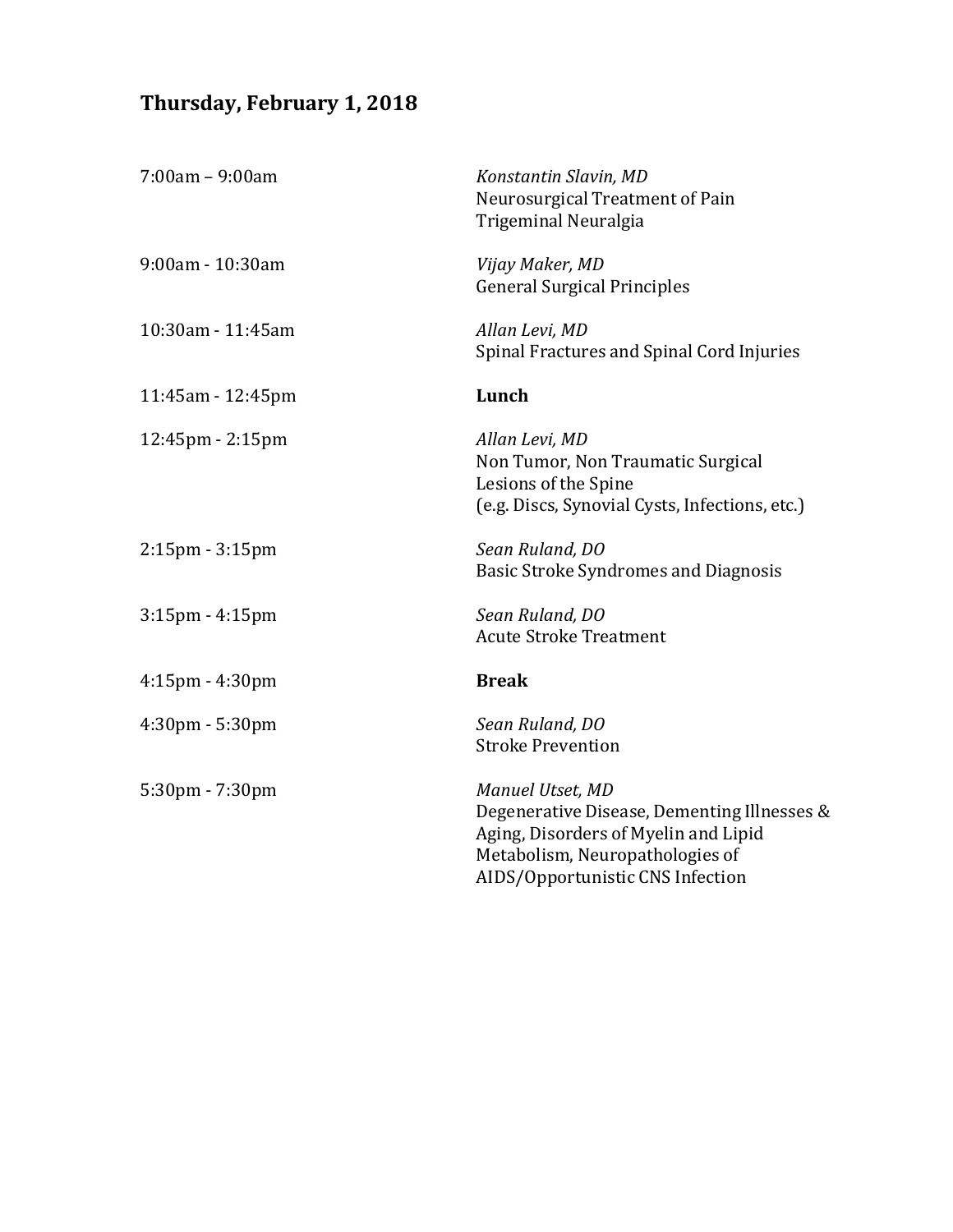## **Friday, February 2, 2018**

| 7:30am - 9:30am                    | Matthew McCoyd, MD<br>Part 2<br>Clinically Oriented Review of Neuroanatomy:<br>Brainstem, Thalamus, Hypothalamus, Basal<br>Ganglia, Limbic Lobe and Cerebella |
|------------------------------------|---------------------------------------------------------------------------------------------------------------------------------------------------------------|
| 9:30am - 9:45am                    | <b>Break</b>                                                                                                                                                  |
| 9:45am - 10:45am                   | Matthew McCoyd, MD<br>Spinal Cord                                                                                                                             |
| 10:45am-11:45am                    | Matthew McCoyd, MD<br><b>Brachial Plexus</b>                                                                                                                  |
| $11:45$ am – $12:45$ pm            | Lunch                                                                                                                                                         |
| $12:45 \text{pm} - 2:45 \text{pm}$ | R. Loch MacDonald, MD<br>Cerebral Vasospasm<br>Pathophysiology of SAH                                                                                         |
| 2:45pm - 4:45pm                    | Michael Steinmetz, MD<br>Biomechanics of the Spine &<br>Spinal Tumor Surgery and Spinal Cord                                                                  |
| 4:45pm - 5:00pm                    | <b>Break</b>                                                                                                                                                  |
| 5:00pm – 6:30pm                    | Anthony Reder, MD<br><b>Demyelinating Disorders</b>                                                                                                           |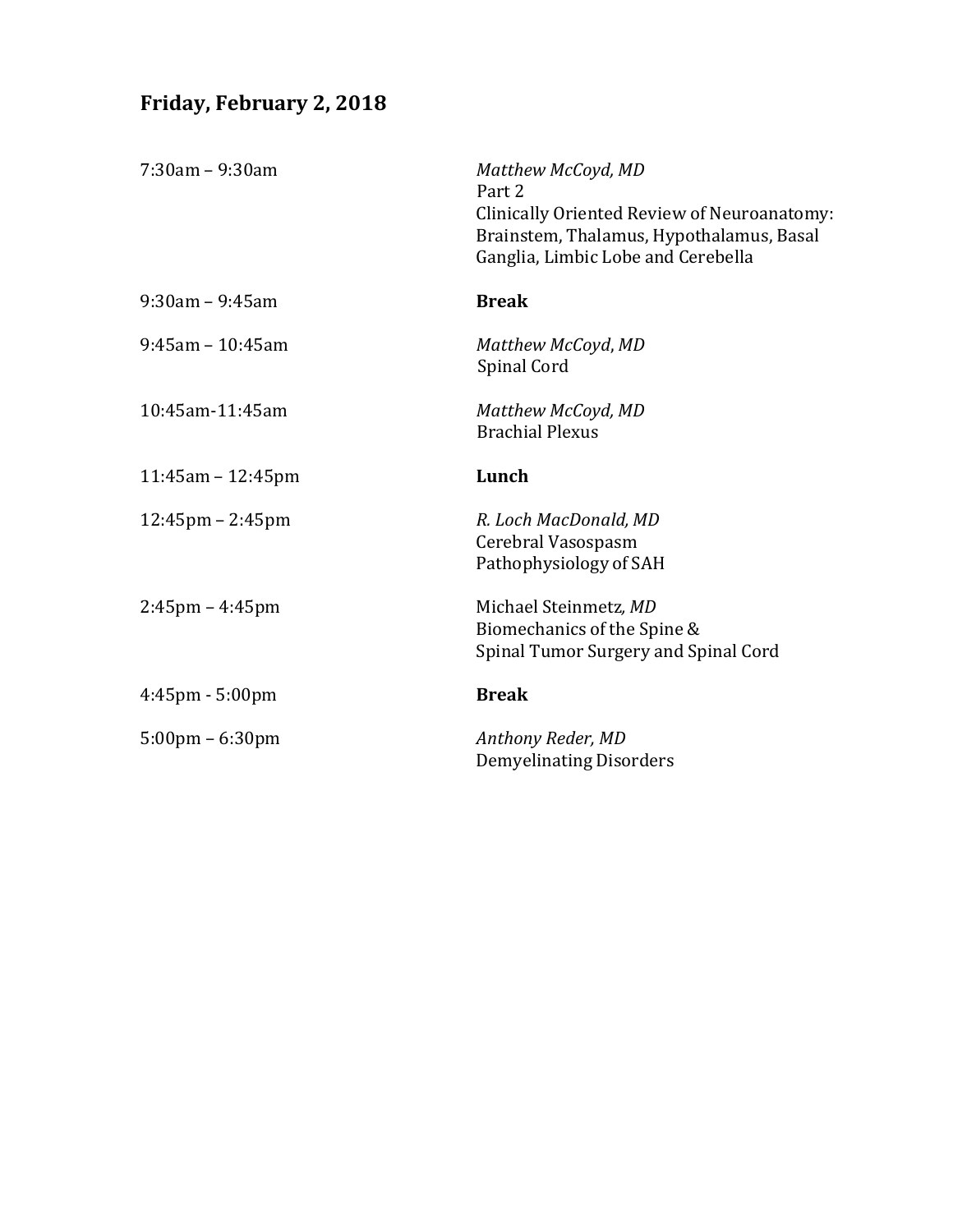# **Saturday, February 3, 2018**

| 7:30am –<br>$(15 \text{ min. break in btwn})$<br>Cont. - 11:45am | Ugur Ture, MD<br>Microsurgical Treatment of Brain Tumors<br>Microsurgical Treatment of Limbic Tumors |
|------------------------------------------------------------------|------------------------------------------------------------------------------------------------------|
| $11:45am - 12:45pm$                                              | Lunch                                                                                                |
| $12:45$ pm – $2:45$ pm                                           | Anand Germanwala, MD<br>Transphenoidal Approach of Surgery for<br>Sellar and Parasellar lesions      |
| 2:45pm – 4:45pm                                                  | Peter Letarte, MD<br>Diagnosis and Treatment of Head Injuries                                        |
| 4:45pm - 5:00pm                                                  | <b>Break</b>                                                                                         |
| 5:00pm - 6:15pm                                                  | Manuel Utset, MD<br>Glial/Non Glial Tumors of the<br>Nervous System                                  |